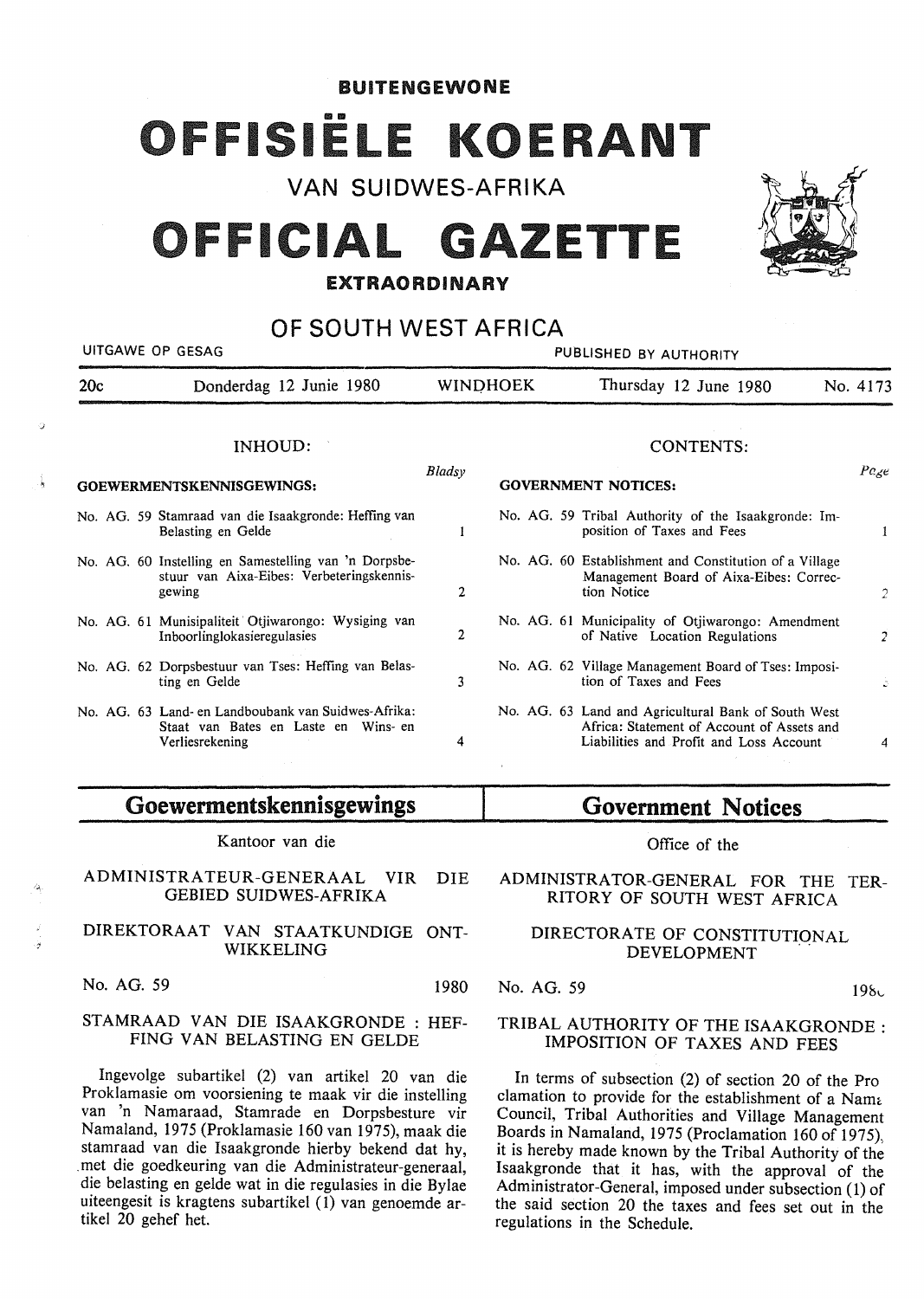#### BYLAE

#### REGULASIES VAN DIE STAMRAAD VAN DIE ISAAKGRONDE

*Wysiging van regulasie 2 van die regulasies afgekondig 'Jy Goewermentskennisgewing AG. 25 van 1980* 

Regulasie 2 van die regulasies afgekondig by Goewermentskennisgewing AG. 25 van 11 April 1980  $\theta$  vord hierby gewysig  $-$ 

- (a) deur paragraaf (c) deur die volgende paragraaf te vervang:
	- "(c) Donkies, perde en muile tot 'n maksimum van ses per kop per jaar ......... Rl,00"; en
- (b) deur paragraaf (d) deur die volgende paragraaf te vervang:
	- "(d) Donkies, perde en muile wat ses oorskry per kop per jaar .............................. RI,50".

#### DIREKTORAAT VAN STAATKUNDIGE ONT-WIKKELING

No. AG. 60 1980

#### [NSTELLING EN SAMESTELLING VAN 'N DORPSBESTUUR VAN AIXA-EIBES: VERBETERINGSKENNISGEWING

Goewermentskennisgewing AG. 21 van 11 April 1980 word hierby verbeter deur die uitdrukkings "LAIXA-EIBES" en "Laixa-Eibes" deur onderskeidelik die uitdrukkings "/AIXA-EIBES" en "/Aixa-Eibes" te vervang.

#### DIREKTORAAT VAN STAATKUNDIGE ONT-WIKKELING

No. AG. 61 1980

#### GOEDKEURING VAN INBOORLINGLOKA-SIEREGULASIES

Die Administrateur-generaal het kragtens artikel 32(4) van die Proklamasie op Inboorlinge in Stedelike Gebiede, 1951 (Proklamasie 56 van 1951), gelees met artikel 3 van die Wet op die Administrasie van Naturellesake in Suidwes-Afrika, 1954 (Wet 56 van 1954), en artikel 2 van die Proklamasie op die Oordrag van Uitvoerende Gesag, 1977 (Proklamasie AG. 3 van I 977), die Inboorlinglokasieregulasies wat deur die

#### SCHEDULE

REGULATIONS OF THE TRIBAL AUTHORITY OF THE ISAAKGRONDE

*Amendment of regulation 2 of the regulations published by Government Notice AG. 25 of 1980* 

Regulation 2 of the regulations published by Government Notice AG. 25 of 11 April 1980 is hereby amend $ed -$ 

- (a) by the substitution for paragraph (c) of the following paragraph:
	- "(c) Donkeys, horses and mules to a maximum of six per head per year ........ R1,00"; and
- (b) by the substitution for paragraph (d) of the following paragraph:
	- "(d) Donkeys, horses and mules in excess of six per head per year........................... R1,50".

#### DIRECTORATE 0F CONSTITUTIONAL DEVELOPMENT

No. AG. 60 1980

#### ESTABLISHMENT AND CONSTITUTION OF A VILLAGE MANAGEMENT BOARD OF AIXA-EIBES: CORRECTION NOTICE

Government Notice AG. 21 of 11 April 1980 is hereby corrected by the substitution for the expression "LAIXA-EIBES" and "Laixa-Eibes" of the expressions "/AIXA-EIBES" and "/Aixa-Eibes", respectively.

#### DIRECTORATE OF CONSTITUTIONAL DEVELOPMENT

No. AG. 61 1980

#### APPROVAL OF NATIVE LOCATION **REGULATIONS**

The Administrator-General has under section 32(4) of the Natives (Urban Areas) Proclamation, 1951 (Proclamation 56 of 1951), read with section 3 of the South West Africa Native Affairs Administration Act, 1954 (Act 56 of 1954), and section 2 of the Executive Powers Transfer Proclamation, 1977 (Proclamation AG. 3 of 1977), approved the Native Location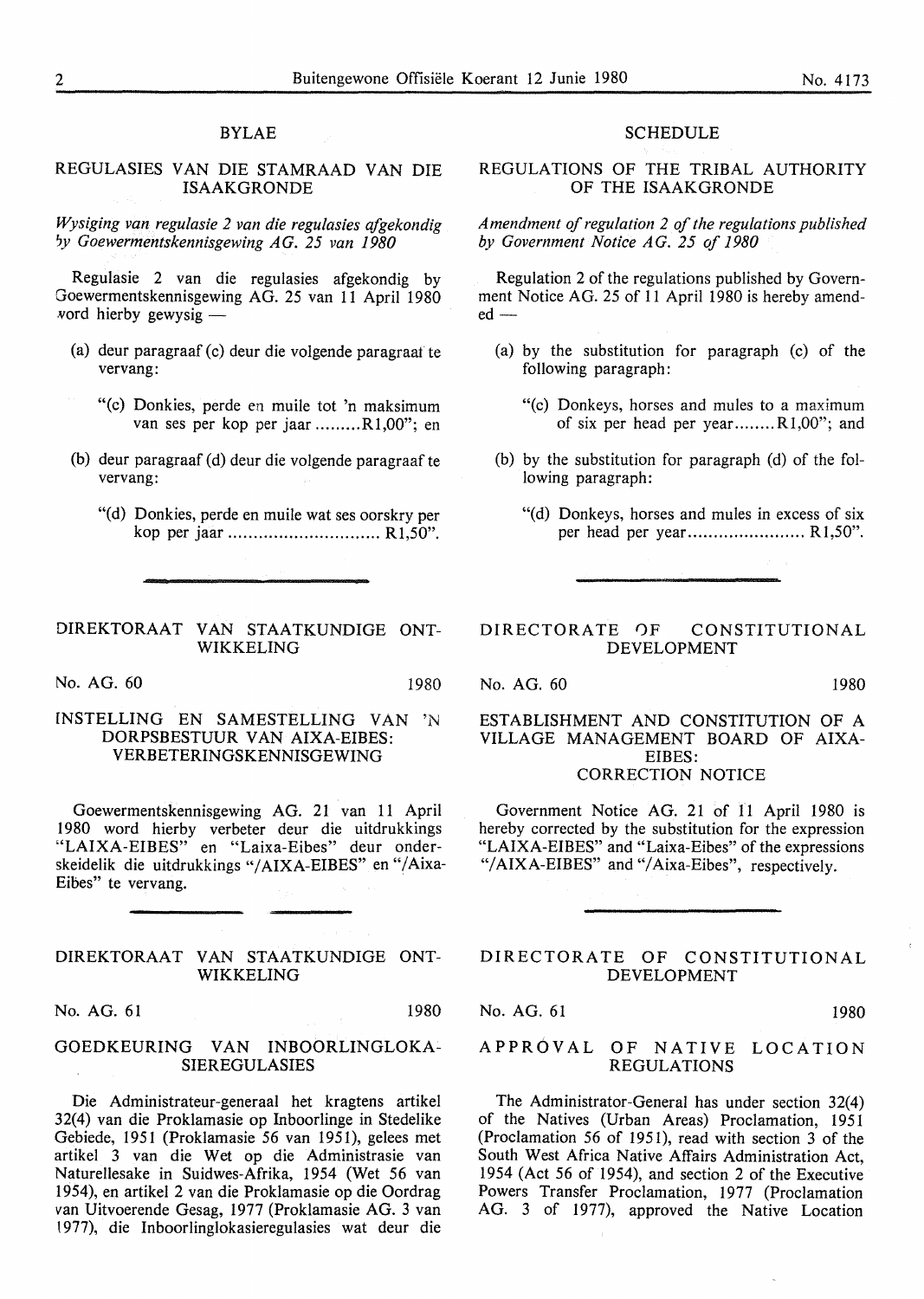Munisipaliteit van Otjiwarongo aanvaar is en in die Bylae vervat is, goedgekeur.

#### BYLAE

#### MUNISIPALITEIT VAN OTJIW ARONGO INBOORLINGLOKASIEREGULASIES

Regulasie 16 van Hoofstuk 1 van die regulasies afgekondig by Goewermentskennisgewing 203 van 2 November 1942 word hierby gewysig deur paragraaf (f) deur die volgende paragraaf te vervang:

"(f) Inwoning in Wambokampong:

Per persoon per dag of gedeelte daarvan: R0,50.".

#### DIREKTORAAT VAN STAATKUNDIGE ONT-WIKKELING

No. AG. 62 1980

#### DORPSBESTUUR VAN TSES : REFFING VAN BELASTING EN GELDE

Ingevolge subartikel (2) van artikel 26 van die Proklamasie om voorsiening te maak vir die instelling van 'n Namaraad, Stamrade en Dorpsbesture vir Namaland, 1975 (Proklamasie 160 van 1975), maak die Dorpsbestuur van Tses hierby bekend dat hy, met die goedkeuring van die Administrateur-generaal, die belasting en gelde wat in die regulasies in die Bylae uiteengesit is kragtens subartikel (1) van genoemde artikel 26 gehef het.

#### **BYLAE**

#### REGULASIES VAN DIE DORPSBESTUUR VAN TSES

*Vervanging van regulasie 3 van die regulasies qfgekondig by Goewermentskennisgewing AG. 22 van 1979* 

1. Regulasie 3 van die regulasies afgekondig by Goewermentskennisgewing AG. 22 van 24 April 1979 (hieronder die regulasies genoem) word hierby deur die volgende regulasie vervang:

#### "3. RIOLERING

Die eienaar of huurder van 'n woon- of sakeperseel moet die volgende gelde ten opsigte van riolering betaal -

(a) aansluitingsgeld  $-$  'n eenmalige betaling vir so lank dieselfde persoon die eienaar of huurder van 'n woon- of sakeperseel bly ............................................... R4,00

Regulations adopted by the Municipality of Otjiwarongo and set out in the Schedule.

#### **SCHEDULE**

#### MUNICIPALITY OF OTJIWARONGO NATIVE LOCATION REGULATIONS

Regulation 16 of Chapter 1 of the regulations published by Government Notice 203 of 2 November  $1942$  is hereby amended by the substitution for paragraph (f) of the following paragraph:

"(f) Board in Wambo compound:

Per person per day or portion thereof: R0,50.".

#### DIRECTORATE OF CONSTITUTIONAL DEVELOPMENT

No. AG. 62 1980

#### VILLAGE MANAGEMENT BOARD OF TSES : IM-POSITION OF TAXES AND FEES

In terms of subsection (2) of section 26 of the Proclamation to provide for the establishment of a Nama Council, Tribal Authorities and Village Manage ment Boards in Namaland, 1975 (Proclamation 160 1975), it is hereby made known by the Village Ma $\degree$  -gement Board of Tses that it has, with the approval of the Administrator-General, imposed under subsection (1) of the said section 26 the taxes and fees set out in the regulations in the Schedule.

#### SCHEDULE

#### REGULATIONS OF THE VILLAGE MANAGEMENT BOARD OF TSES

*Substitution of regulation 3 of the regulations published by Government Notice AG. 22 of 1979* 

1. The following regulation is hereby substituted for regulation 3 of the regulations published by Goven · ment Notice AG. 22 of 24 April 1979 (hereinaftel referred to as the regulations):

"3. SEWERAGE

The owner or tenant of any residential or business premises shall pay the following fees in respect of sewerage -

(a) connection fee  $-$  a single payment for so long the same person remains the owner or tenant of any residential or business premises ........................................ R4,00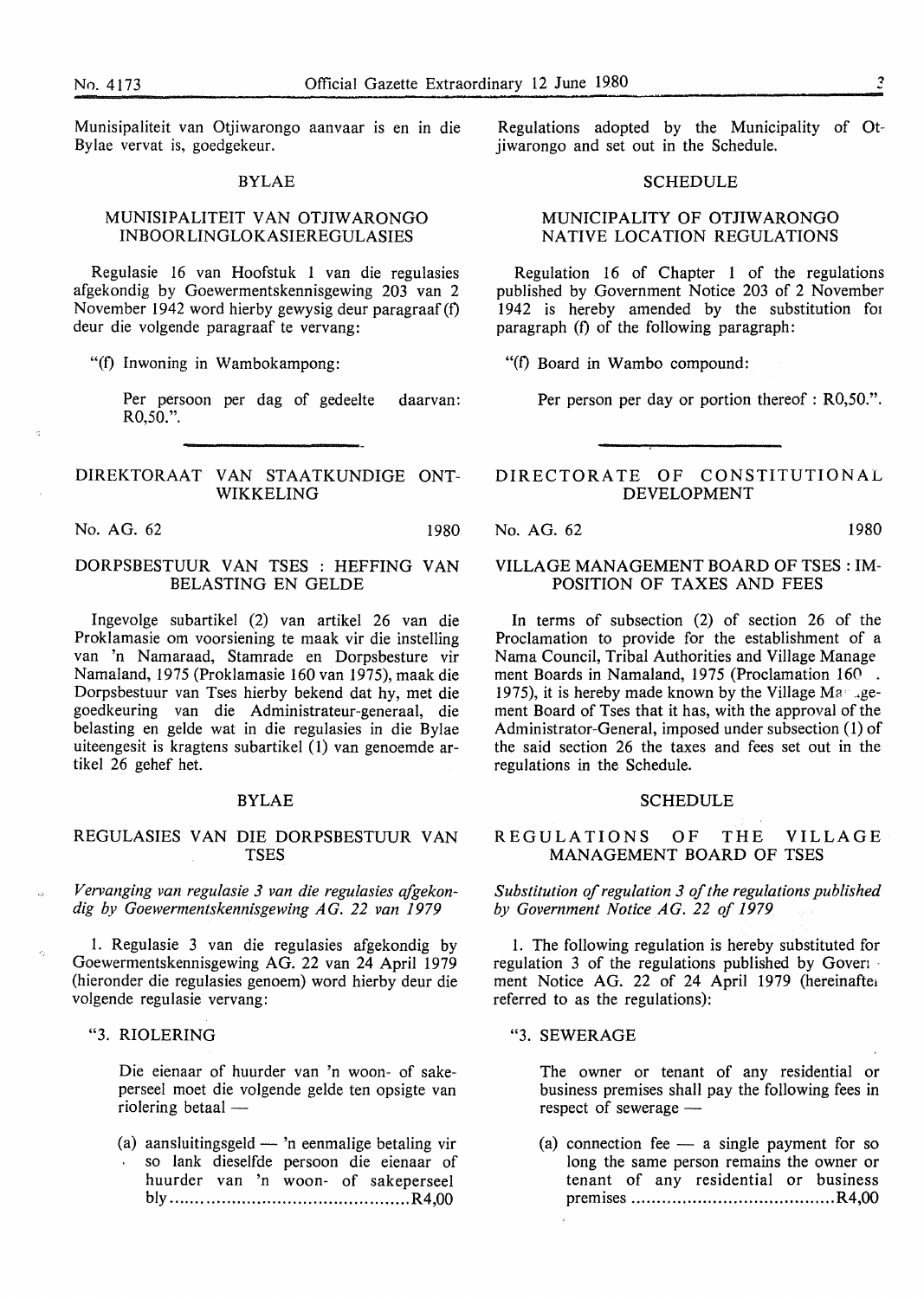(b) maandelikse diensgeld .................. R2,00".

*Vervanging van regulasie 4 van die regulasies afgekondig by Goewermentskennisgewing AG. 22 van 1979* 

2. Regulasie 4 van die regulasies word hierby deur die volgende regulasie vervang:

#### "4. VULLISVER WYDERING

Die eienaar of huurder van 'n woon- of sakeperseel moet ten opsigte van vullisverwydering 'n bedrag van R2,00 per vullishouer per maand betaal.".

(b) monthly service fee...........................  $R2,00$ ".

*Substitution of regulation 4 of the regulations published by Government Notice AG. 22 of 1979* 

2. The following regulation is hereby substituted for regulation 4 of the regulations:

#### "4. REMOVAL OF REFUSE

The owner or tenant of any residential or business premises shall pay in respect of the removal of refuse an amount of R2,00 per garbage-bin per month.".

#### DIREKTORAAT VAN LANDBOU EN BOSBOU

No. AG. 63 1980

#### LAND- EN LANDBOUBANK VAN SUIDWES-AFRIKA : STAAT VAN BATES EN LASTE EN **WINS-** EN VERLIESREKENING

Ingevolge artikel 65 van die Landbankwet, 1944 (Wet 13 van 1944), word 'n staat waarin vermeld word

- (a) die bates en laste van die Land- en Landboubank van Suidwes-Afrika op 31 Desember 1979; en
- (b) die wins- en verliesrekening van genoemde Bank vir die tydperk 1 September 1979 tot 31 Desember 1979,

hierby vir algemene kennisname gepubliseer.

#### DIRECTORATE OF AGRICULTURE AND **FORESTRY**

No. AG. 63 1980

#### LAND AND AGRICULTURAL BANK OF SOUTH WEST AFRICA : STATEMENT OF ACCOUNT OF ASSETS AND LIABILITIES AND PROFIT AND LOSS ACCOUNT

In terms of section 65 of the Land Bank Act, 1944 (Act 13 of 1944), a statement of account showing  $-$ 

- (a) the assets and liabilities of the Land and Agricultural Bank of South West Africa on 31 December 1979; and
- (b) the profit and loss account for the period 1 September 1979 to 31 December 1979,

is hereby published for general information.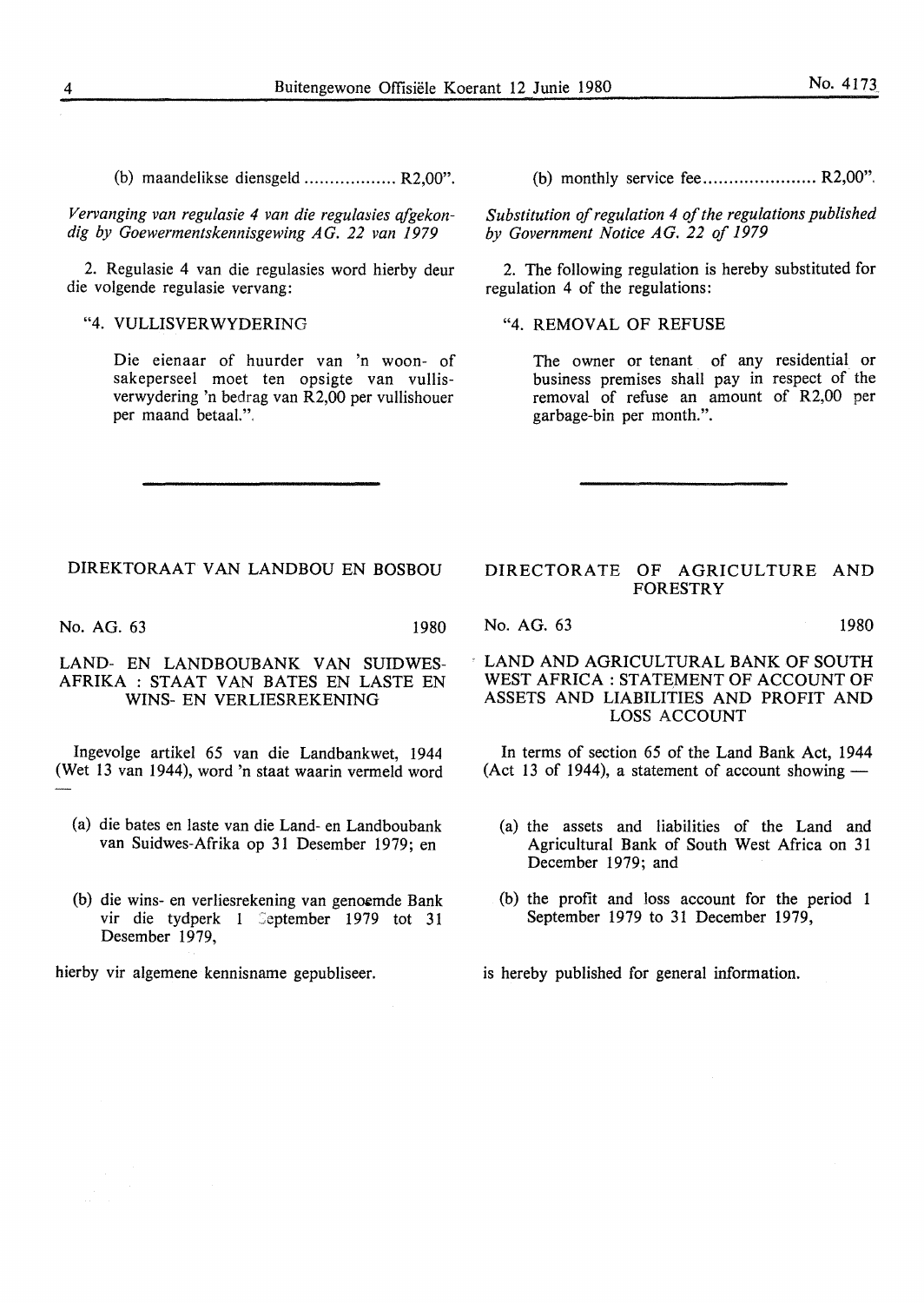#### LAND- EN LANDBOUBANK VAN SCIDWES-AFRIKA

STAAT VAN SATES EN LASTE SOOS OP 31 DESUMBER 1979

(Vier maande tydperk 01/09/1979 tot 31/12/1979

|                                                                                                    | LASTE                                                                                                                         |                                                                                                  |
|----------------------------------------------------------------------------------------------------|-------------------------------------------------------------------------------------------------------------------------------|--------------------------------------------------------------------------------------------------|
| 31/08/1979<br>maande)<br>18 I                                                                      |                                                                                                                               | 31/12/1979<br>(4 maande)                                                                         |
| R49 500 000<br>R 1 284 491<br>R10 794 437                                                          | Kapitaalfondse<br>Spesiale Kapitale Toekenning<br>Reservefonds<br>Obligasies - R.S.A. Landbank<br>Wissels betaalbaar          | R37 000 000<br>R 1 284 491<br>R10 937 126<br>R12 500 000<br>R 4 590 000                          |
| 38 471<br>R                                                                                        | Deposito's<br>Pensioenfonds - deposito<br>Oortrokkerekening                                                                   | R 2 545 020<br>357<br>R<br>39 665<br>R                                                           |
| 680 700<br>R<br>R62 298 099                                                                        | Diverse Krediteure                                                                                                            | 973 162<br>$\mathbf R$<br>R69 869 821                                                            |
|                                                                                                    | BATES                                                                                                                         |                                                                                                  |
|                                                                                                    | Lenings aan Boere:                                                                                                            |                                                                                                  |
| R58 353 955<br>27 684<br>R                                                                         | Langtermyn - verbandlenings<br>- laslenings                                                                                   | R59 949 855<br>R<br>27968                                                                        |
|                                                                                                    | Lenings aan Koöperasies                                                                                                       |                                                                                                  |
| 77 960<br>R<br>194 276<br>R<br>R 1 640 501<br>R<br>1<br>R<br>608 354<br>R 1 395 368<br>R62 298 099 | Langtermyn - verbandlenings<br>korttermyn - kaskrediete<br>Diverse Debiteure<br>Bankgeboue<br>Ander bates<br>Kontant in Banke | 77 960<br>R<br>R 7 529 105<br>R 1 752 889<br>R<br>ı<br>526 801<br>R<br>R<br>5 242<br>R69 869 821 |
|                                                                                                    | WINS-EN-VERLIESREKENING VIR DIE VIER MAANDE TYDPERK<br>$01/9/1979 - 31/12/1979$ GEGINDIG 31 DESEMBER 1979                     |                                                                                                  |
|                                                                                                    | INKOMSTE                                                                                                                      |                                                                                                  |
| 18 757<br>R<br>R 1 897 343<br>34 521<br>R<br>R 1 950 621                                           | Kantoorgelde en kommissie<br>Rente<br>Diverse                                                                                 | 10 790<br>R<br>R 1 141 299<br>19 228<br>R<br>R 1 171 317                                         |
|                                                                                                    | UITGAWES                                                                                                                      |                                                                                                  |
| R 1 386 575<br>262 396<br>R<br>11 523<br>R<br>R<br>290 127<br>R 1 950 621                          | Rente<br>Administrasiekoste<br>Waardevermindering van bates<br>Saldo na Reserwefonds                                          | 882 411<br>R<br>$\mathbf{R}$<br>147 265<br>7 699<br>$\mathbf{R}$<br>133 942<br>R<br>R 1 171 317  |
|                                                                                                    | Ons verklaar hiermee dat hierdie state uit die boeke van die                                                                  | $\Lambda$                                                                                        |

Bank opgestel en na ons beste wete en oortuiging korrek is.

*·~?S-<*  Frank opgestel en na ons beste wete en oortuiging korrek is.<br>Hoofbestuurder<br>Gede van die Raad)

~- . *r·.* , . WINDHOEK,";l· • .'.f.f~:1 !:i.t· .•. 1980

Plek (181. kal od.

Datum • /:) •• 2 .. f ';' ...

Bostaande Staat van Bates en Laste is ingevolge die bepalings van artikel 42 (4) van die Skatkis- en Ouditwet No. 66 van 1975, gelees met artikel 68 van die Landbankwet, No. 13 van 1944, soos van toepassing op die Land- en Landboubark van Suidw<mark>es-Afrika kragtens</mark><br>proklamasie No. 147 van 1979 geouditeer en is na my mening opgestel om 'n ware en redelike weergawe van die geloelike sake van die Land- en Landooutank van Suidwes-Afrika te gee.

,,. -.,J " ' : ' 1~".:. \ \_ \_,t,\ •. ,: ... ,.l *J....J.J~,* ·7" tour-genera

Hocrbestuuruer

 $Re$ kekenmeester

-------:~ '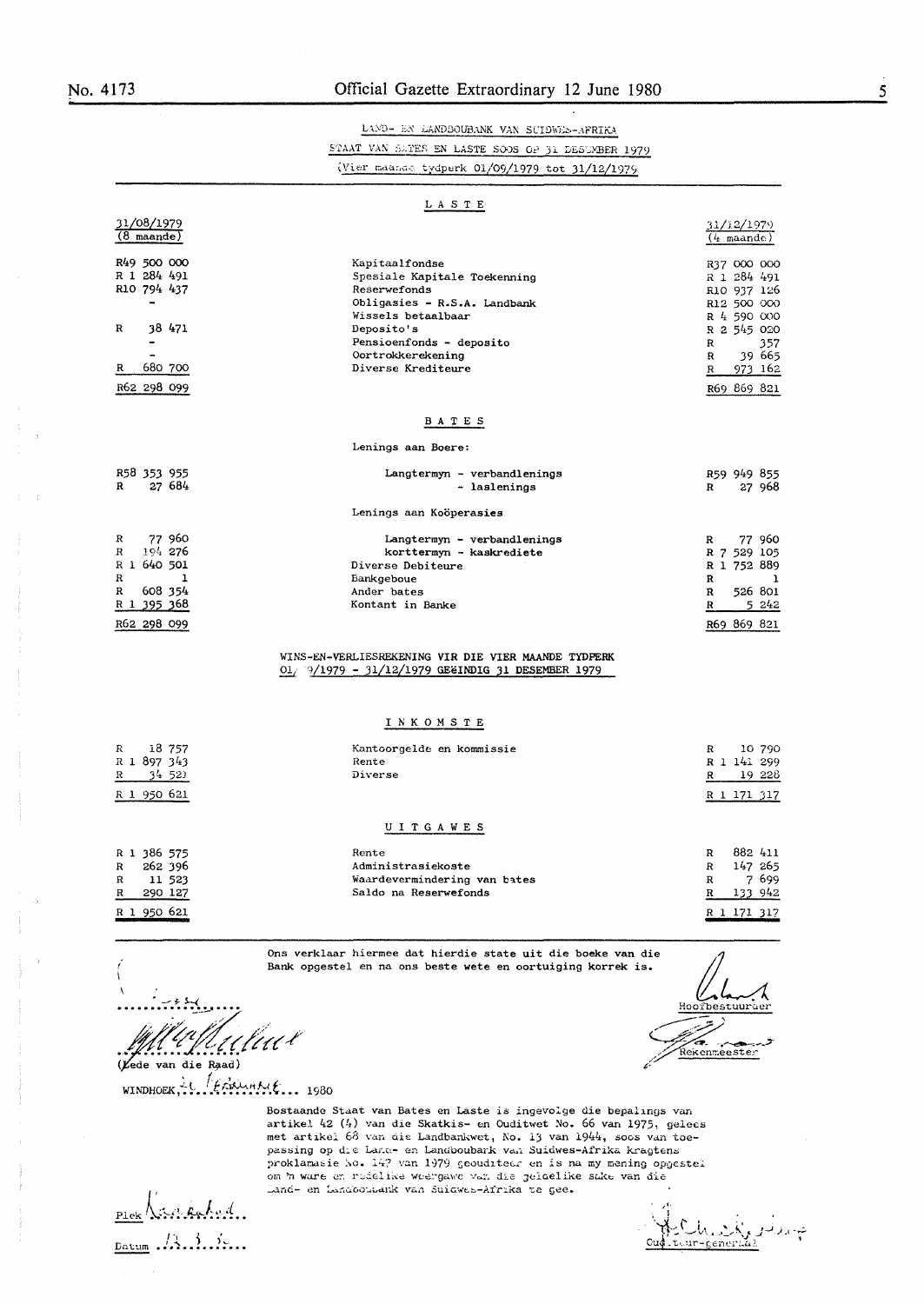#### LAND AND ACRICULTURAL BANK OF SOUTH WEET LERICA

STATEMENT OF ASSETS AND LIABILITIES AS AT 31st DECEMBER 1979

(Four Month Pariod 61/09/1979 - 31/13/1979)

|                                                                           | LIABILITIES                                                                                            |                                                                                                            |
|---------------------------------------------------------------------------|--------------------------------------------------------------------------------------------------------|------------------------------------------------------------------------------------------------------------|
| 31/08/1979                                                                |                                                                                                        | 31/12/1979                                                                                                 |
| (8 months)                                                                |                                                                                                        | $(4$ months)                                                                                               |
| R49 500 000<br>R 1 284 491<br>R10 794 437                                 | Capital Funds<br>Special Capital Grant<br>Reserve Fund<br>Debentures R.S.A. Land Bank<br>Bills Payable | R37 000 000<br>R 1 284 491<br>RIO 937 126<br>R12 500 000<br>R 4 590 000                                    |
| 38 471<br>R<br>R<br>$\mathbf R$<br>R                                      | Deposits<br>Pension Fund - Deposit<br>Overdraft with Bank<br>Sundry Creditors                          | R 2 545 020<br>R<br>357<br>39 665<br>R<br>973 162<br>R                                                     |
| 680 700<br>R62 298 099                                                    |                                                                                                        | R69 869 821                                                                                                |
|                                                                           |                                                                                                        |                                                                                                            |
|                                                                           | ASSETS                                                                                                 |                                                                                                            |
|                                                                           | Loans to Farmers:                                                                                      |                                                                                                            |
| R58 353 955<br>27 684<br>R                                                | Long-term - mortgage loans<br>- charge loans                                                           | R59 949 855<br>27 968<br>R                                                                                 |
|                                                                           | Loans to Co-operatives:                                                                                |                                                                                                            |
| 77 960<br>R<br>194 276<br>R                                               | Long-term - mortgage loans<br>Short-term - cash credits                                                | 77 960<br>R<br>R 7 529 105                                                                                 |
| R 1 640 501<br>1<br>R<br>608 354<br>R<br>R 1 395 368<br>R62 298 099       | Sundry debtors<br>Bank premises<br>Other assets<br>Cash in Banks                                       | R 1 752 889<br>R<br>1<br>526 801<br>$\mathbb{R}$<br>5242<br>R<br>R69 869 821                               |
|                                                                           | PROFIT AND LOSS ACCOUNT FOR THE FOUR MONTH PERIOD<br>01/09/1979 - 31/12/1979 ENDED 31st DECEMBER 1979  |                                                                                                            |
|                                                                           | INCOME                                                                                                 |                                                                                                            |
| 18 757<br>R<br>R 1 897 343<br>34 521<br>R<br>R 1 950 621                  | Fees of office and commission<br>Interest<br>Sundries                                                  | 10 790<br>R<br>R 1 141 299<br>19 228<br>R<br>R 1 171 317                                                   |
|                                                                           | EXPENDITURE                                                                                            |                                                                                                            |
| R 1 386 575<br>R<br>262 396<br>11 523<br>R<br>290 127<br>R<br>8 1 950 621 | Interest<br>Administration costs<br>Depreciation of assets<br>Balance to Reserve fund<br>A.            | 882 411<br>$\mathbb{R}$<br>147 265<br>$\mathbb{R}$<br>7 699<br>$\mathbb{R}$<br>133 942<br>R<br>R 1 171 317 |
|                                                                           |                                                                                                        |                                                                                                            |

We hereby certify that these statements have been compiled from the books of the Bank and to the best of our knowledge and belief are correct.

atiac

(Members of the Board) WINDHOEK, V. T. E. HAWATI..1980

> The above Statement of Assets and Liablities has been audited in accordance with the provisions of section 42 (4) of the Exchequer and Audit Act, No. 66 of 1975, as read with section 68 of the Land Bank Act, No. 13 of 1944 as applicable to the Land and Agricultural Bank of South West Africa in terms of proclamation No. 147 of 1979 and in my opinion it has been drawn up so as to reflect a true and fair view of the financial affairs of the Land and Agricultural Dank of South West Africa.

デイティガニ laitor-Glacei

General Manager

countant

6

Place Wilfling Will.  $p_{\text{ate}}$  .... $\lambda$ ... $\lambda$ ...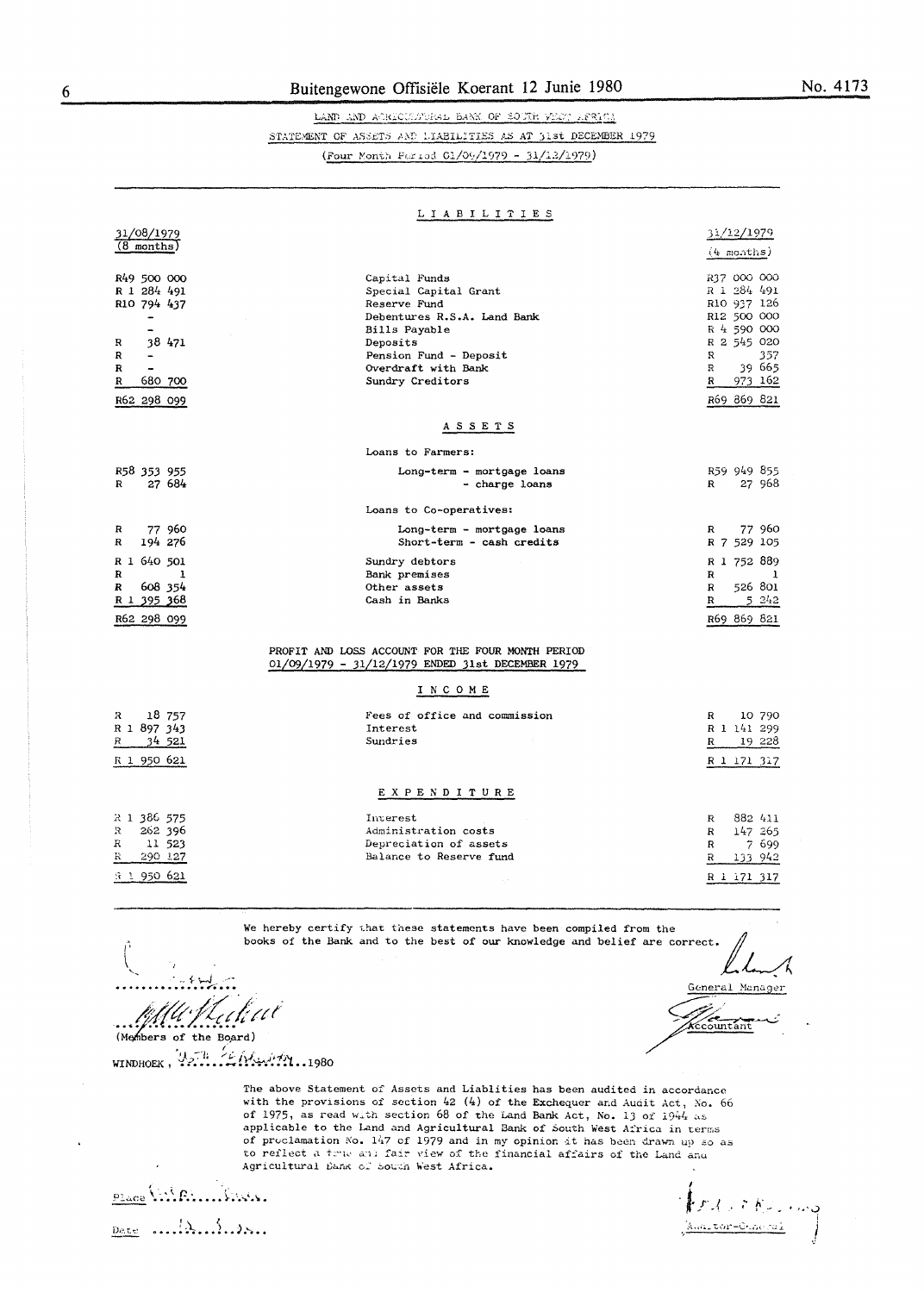$\frac{1}{2} \left( \frac{1}{2} \right)$  ,  $\frac{1}{2} \left( \frac{1}{2} \right)$ 

 $\frac{d\vec{q}}{d\vec{q}} =$  $\frac{1}{\sqrt{2}}$ 

 $\mathcal{R}_{\mathrm{max}}$  $\hat{X}^{(n)}$  ,  $\hat{X}^{(n)}$